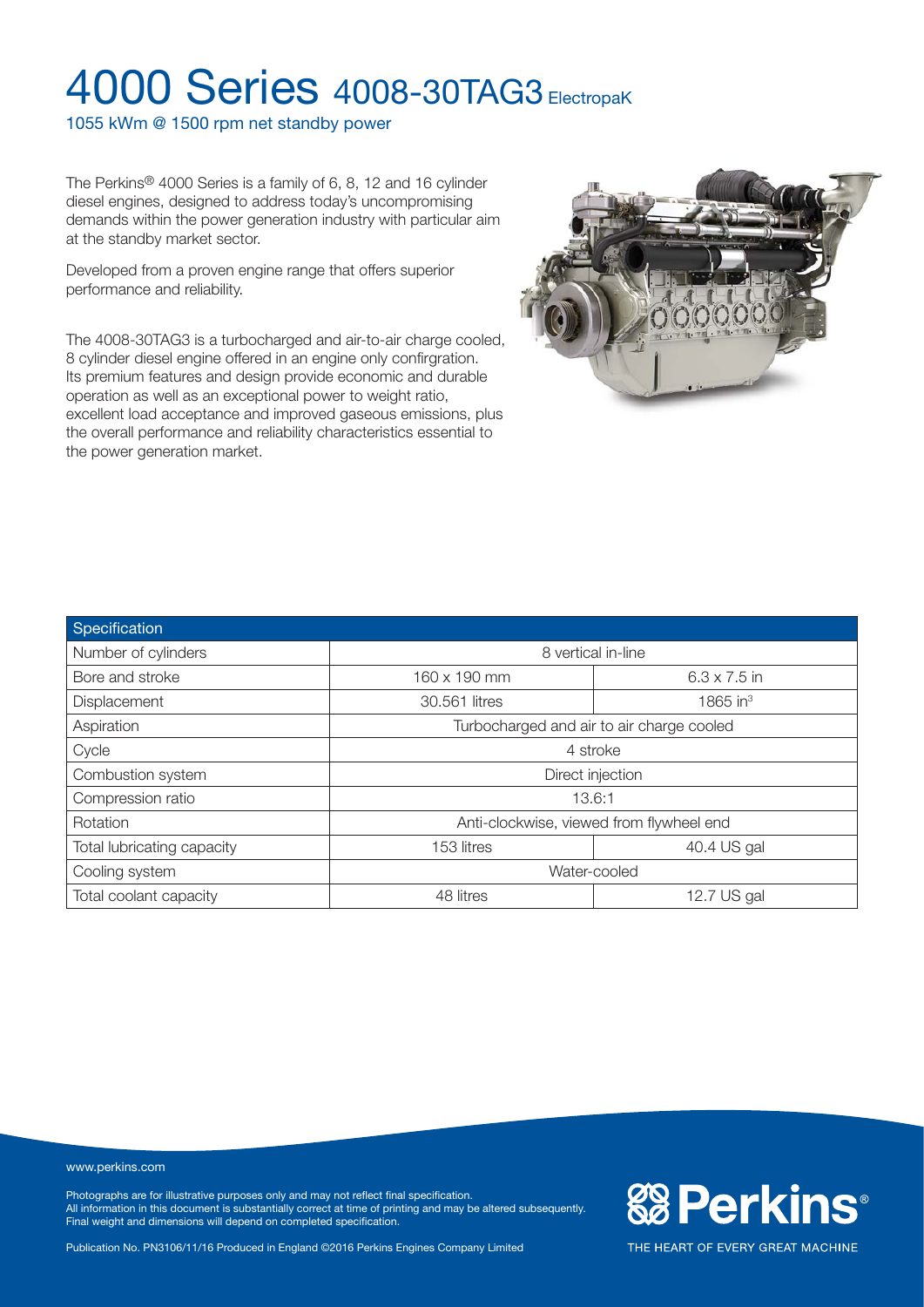1055 kWm @ 1500 rpm net standby power

### Features and benefits

#### Dependable power

- Individual 4 valve cylinder heads giving optimised gas flows
- Unit fuel injectors ensure ultra fine fuel atomisation and hence controlled rapid combustion
- Commonality of components with other engines in the 4000 Series family for reduced stocking levels
- Capable emissions of 1/2 TA Luft (1986)

#### Low operating costs

- Oil change service intervals are set at 500 hours as standard
- Designed to provide low cost of ownership, simple maintenance and reduced downtime
- Class leading warranty

Prime power - 12 months unlimited hours. For engines that operate less than 6,000 hours the warranty is available for two years or until the application reaches 6,000 hours (whichever is sooner).

Standby power - three years or 1,500 hours (whichever is sooner).

See Perkins Warranty Policy for further details

• Perkins Platinum Protection - comprehensive cover from as little as 5 percent\* of the cost of your engine Talk to your local distributor or visit www.perkins.com/platinum protection for more details

#### World class product support

- Our experienced global network of distributors and dealers, fully trained engine experts deliver total service support around the clock, 365 days a year. They have a comprehensive suite of web based tools at their disposal, covering technical information, parts identification and ordering systems, all dedicated to maximising the productivity of your engine
- Perkins actively pursues product support excellence by insisting our distribution network invest in their territory to provide customers with a consistent quality of support across the globe
- Throughout the entire life of a Perkins engine, we provide access to genuine parts giving 100% reassurance that you receive the very best in terms of quality for lowest possible cost, wherever your Perkins powered machine is operating in the world

To find your local distributor: www.perkins.com/distributor

\*Terms and conditions apply

www.perkins.com

Photographs are for illustrative purposes only and may not reflect final specification. All information in this document is substantially correct at time of printing and may be altered subsequently. Final weight and dimensions will depend on completed specification.

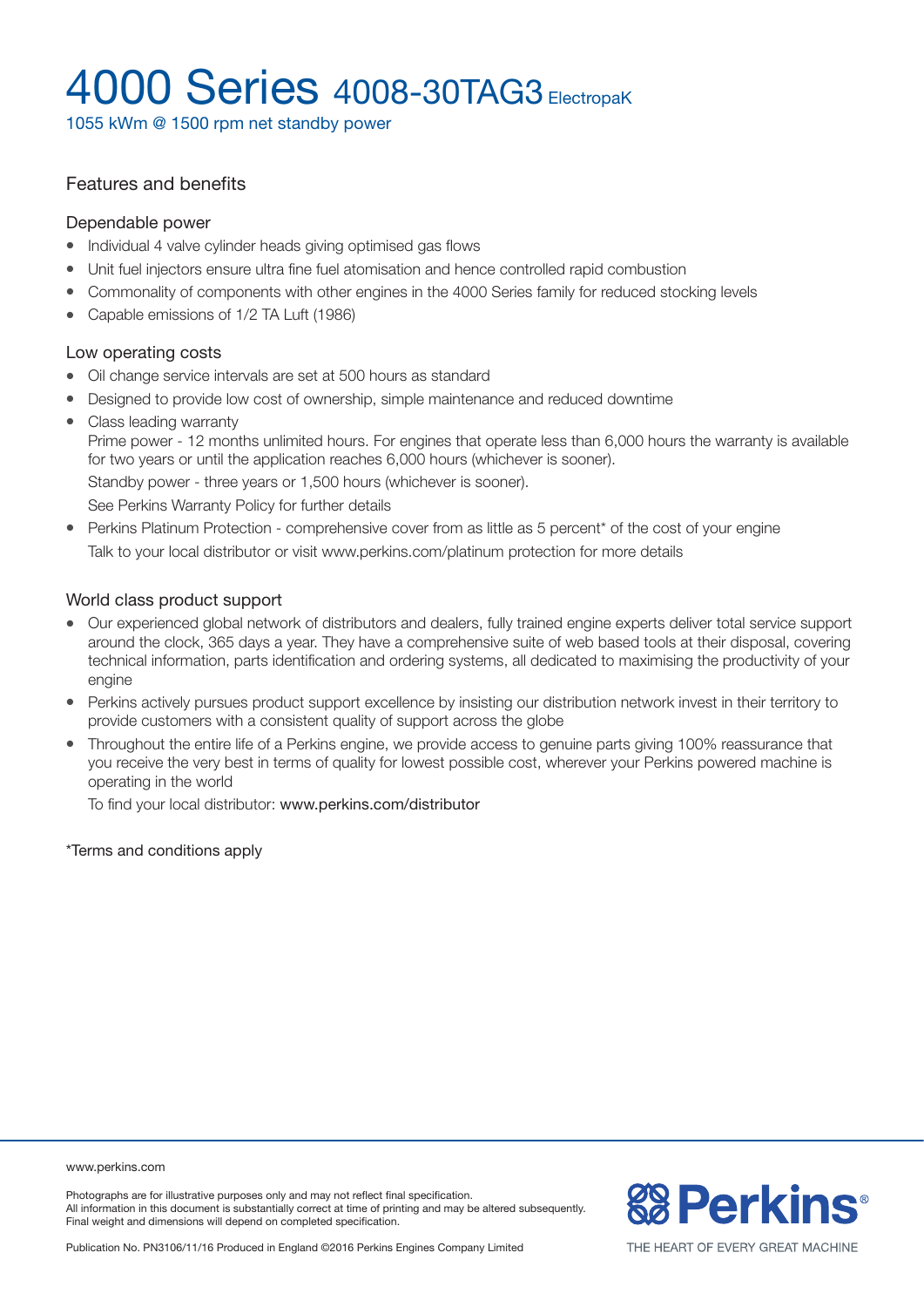1055 kWm @ 1500 rpm net standby power

### Technical information

#### Air inlet system

• Mounted air filter and turbocharger

#### Fuel system

- Direct fuel injection system with fuel lift pump
- Digital governing to ISO 8528-5 Class G2 with isochronous capability
- Full flow spin-on filters

#### Lubrication system

- Wet full aluminium sump with filler and dipstick
- Full flow spin-on oil filters

#### Cooling system

- Twin thermostats
- System designed for ambient temperatures of up to 50°C

#### Electrical equipment

- 24V starter motor and 24V alternator with integral regulator and DC output
- Turbine inlet temperature protection
- High coolant temperature protection switch
- Low oil pressure protection switch

#### Flywheel and housing

- Flywheel to SAE J620 Size 18
- SAE 0 flywheel housing

#### Optional equipment

- $\bullet$  4 metre wiring harness
- Secondary electric start
- Immersion heater
- Single exhaust outlet pipe
- Exhaust counter flanges
- Temperate radiator kit

#### www.perkins.com

Photographs are for illustrative purposes only and may not reflect final specification. All information in this document is substantially correct at time of printing and may be altered subsequently. Final weight and dimensions will depend on completed specification.

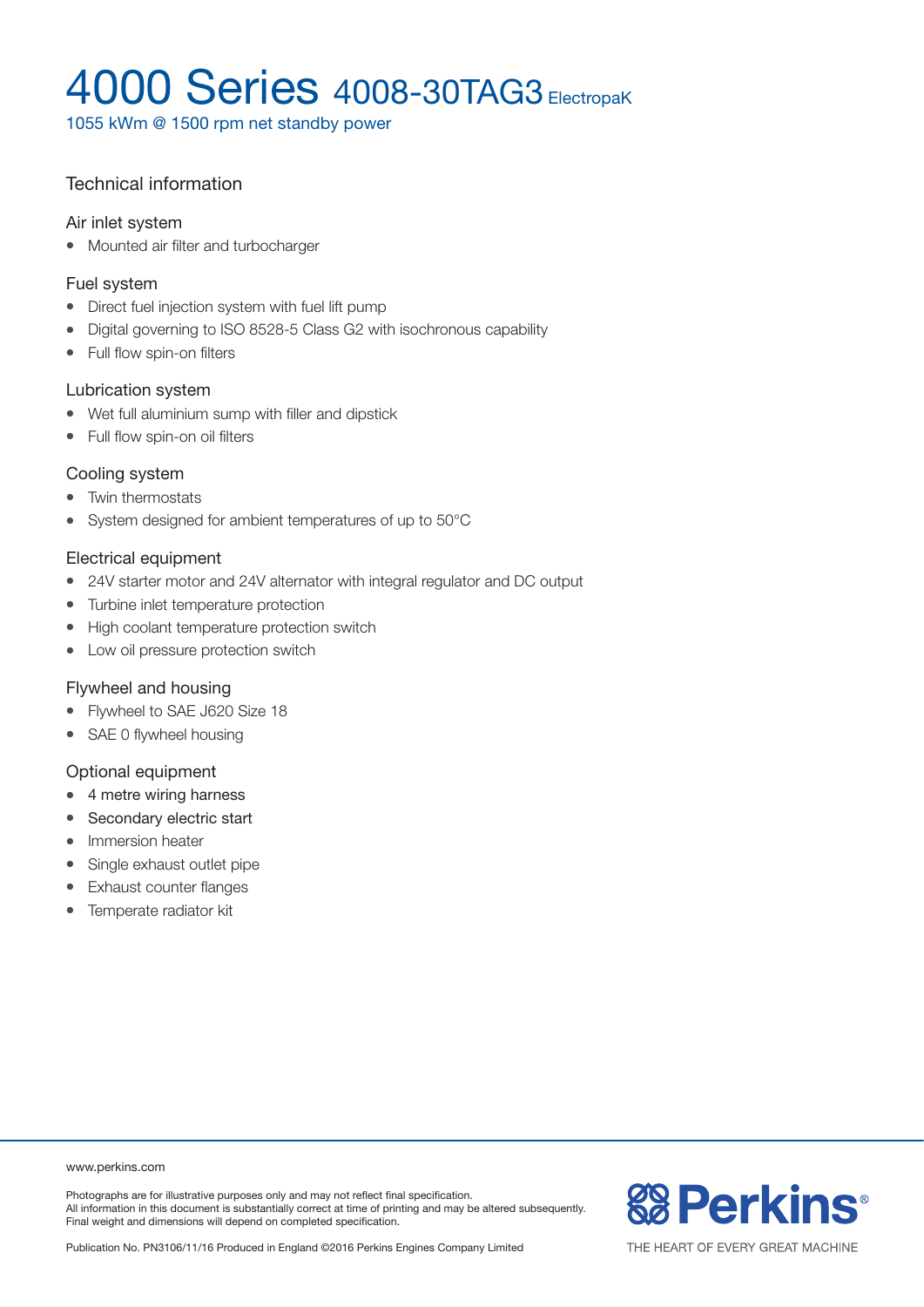1055 kWm @ 1500 rpm net standby power



| 1920 mm                               |         |         |  |  |  |
|---------------------------------------|---------|---------|--|--|--|
| Engine package weights and dimensions |         |         |  |  |  |
| Length (including air cleaner)        | 3468 mm | 137 in  |  |  |  |
| Width                                 | 2194 mm | 86 in   |  |  |  |
| Height                                | 1920 mm | 76 in   |  |  |  |
| Weight (dry)                          | 4217 kg | 9297 lb |  |  |  |

www.perkins.com

Photographs are for illustrative purposes only and may not reflect final specification. All information in this document is substantially correct at time of printing and may be altered subsequently. Final weight and dimensions will depend on completed specification.

Publication No. PN3106/11/16 Produced in England ©2016 Perkins Engines Company Limited

**&B Perkins®**